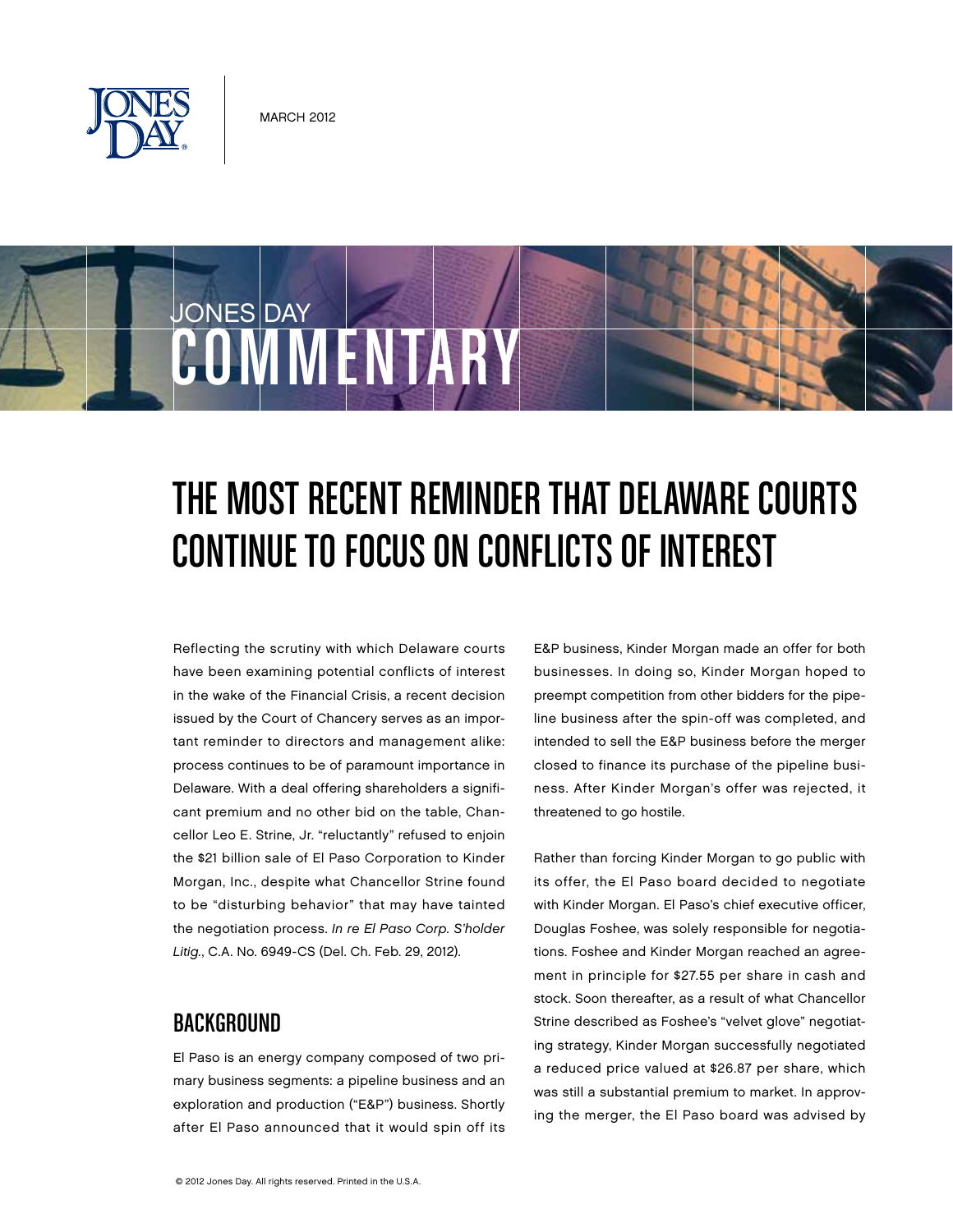its longtime advisor, Goldman Sachs & Co. (which had also been advising El Paso on its spin-off of the E&P business), and Morgan Stanley & Co.

## The "Disturbing Behavior" as Evidence of Disloyal Conduct

Chancellor Strine was most critical of Foshee. Foshee, who knew that Kinder Morgan intended to sell the E&P business to finance its purchase of El Paso, apparently contemplated pursuit of a potential management buyout of the E&P business at the same time that he was negotiating the terms of the merger. Foshee never disclosed to the board that he was considering a management buyout. He also never sought permission from the board before approaching Kinder Morgan's CEO, on two separate occasions after the merger agreement was finalized, to attempt to persuade Kinder Morgan to allow El Paso management to bid for the E&P business.

Chancellor Strine observed that "the reality is that Foshee was interested in being a buyer of a key part of El Paso at the same time he was charged with getting the highest possible price as a seller of that same asset." He therefore concluded that Foshee was reasonably likely to be found to have acted disloyally because, when Foshee was dutybound to seek the maximum price from Kinder Morgan, he had an interest in not doing so.

According to Chancellor Strine, Foshee's concealed motive "compounded" the role Goldman played in the process. Goldman's conflict, which the Court emphasized was "actual and potent, not merely potential," stemmed from, among other things, the facts that Goldman owned 19 percent of Kinder Morgan (a \$4 billion investment), and had representation on the Kinder Morgan board, thus owing Kinder Morgan fiduciary duties. Because of Goldman's known conflict, efforts were made to wall off Goldman from giving strategic advice about the Kinder Morgan offer, and Morgan Stanley was brought in to provide unconflicted advice. Goldman

continued to advise about the spin-off, which was the only other option the El Paso board was actually considering. According to Chancellor Strine, this meant that Goldman was in a "position to continue to exert influence" over the deal. The court noted "questionable aspects" to Goldman's valuation work, which were "suspicious" in light of Goldman's significant financial interest in Kinder Morgan. That Goldman's lead banker failed to disclose that he personally owned \$340,000 of Kinder Morgan stock only heightened those suspicions. Lastly, the court concluded that Goldman tainted the cleansing effect of Morgan Stanley by negotiating with El Paso management a fee arrangement that would result in fees for Morgan Stanley only if the merger with Kinder Morgan were approved (and nothing if El Paso instead completed the spin-off or another transaction).

Chancellor Strine observed that the board could have been more "keen" to Goldman's conflict, but concluded that the board had been given reason to believe that the conflict had been addressed by hiring Morgan Stanley and walling off Goldman. Although the court did not enjoin the deal, primarily because there was no competing bid for El Paso, none of its key players—Foshee and Goldman—emerged unscathed from the court's review. El Paso is the most recent example of the Delaware courts' scrutiny of conflicts of interest.

#### Conclusion

The criticism of Goldman's relationships seems misguided. The Board was clearly aware of Goldman's interests—that is why a second investment bank was engaged to advise the Board—and there was no showing that Goldman influenced the final outcome. While the allegations about El Paso's CEO seem, on a superficial level, potentially to be of greater significance, Chancellor Strine did not even address the real reason why Kinder Morgan lowered its bid; the price decrease was clearly insignificant and in fact the probability that the CEO (who had a \$90 million personal investment in El Paso) could put together his own deal of the E&P assets was very low.